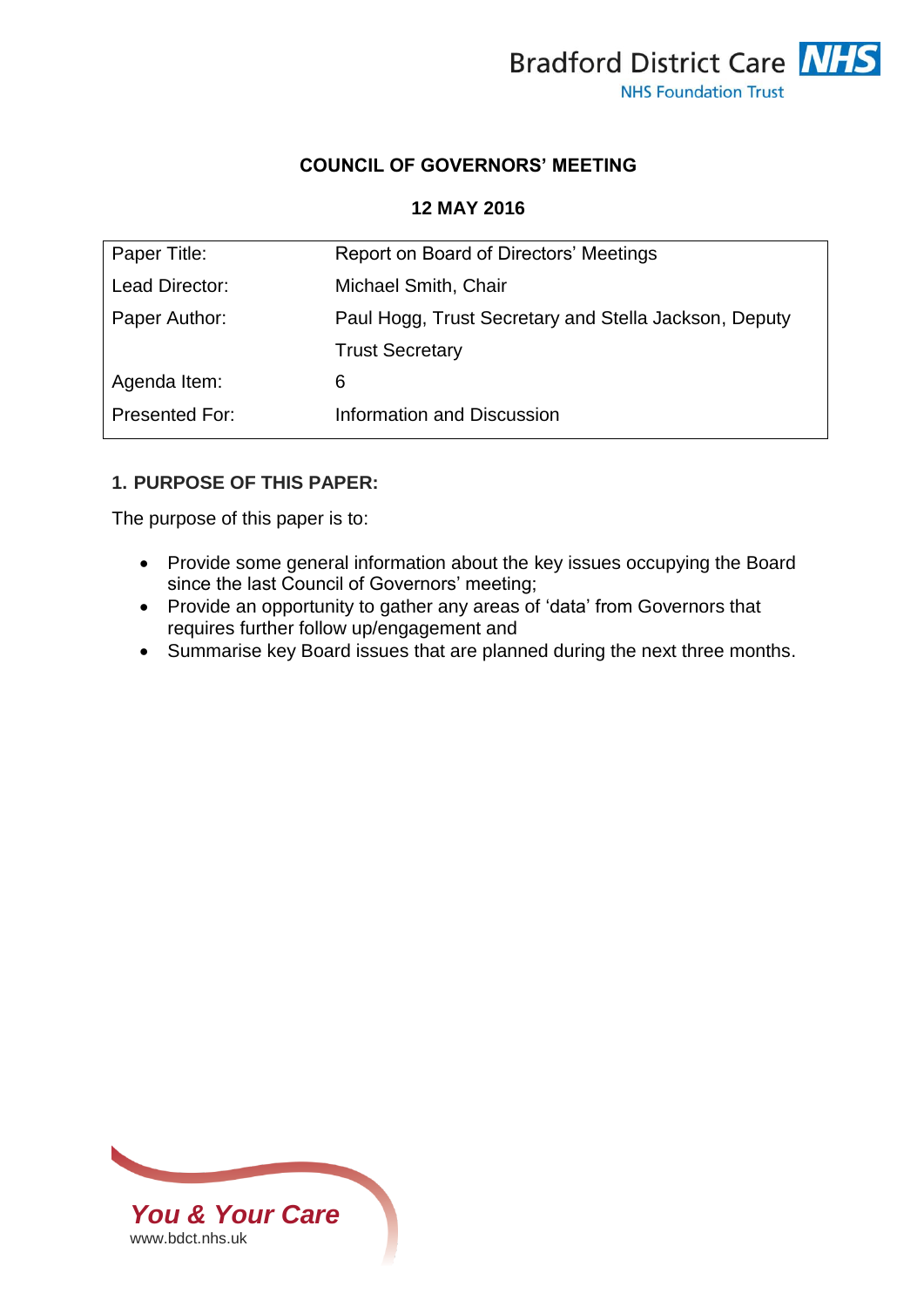## **Chairs report to May 2016 Council of Governors**

Much of the focus during February, March and April has been on **Operational Planning and contracting** for the new financial year commencing April 2016. The Board reviewed the implications of the key elements of the NHS contract, published in February. We were encouraged that our local commissioners had passed on additional 'parity of esteem' funding for Mental Health and agreement had been agreed to move from annual to three year contracting. The 2016/17 operational plan was signed off to schedule.

The Board discussed Monitor/Trust Development Authority proposals for **increased control totals** designed to return the NHS as a whole to a position of financial balance during 2016/17. We considered the possibility of delivering an increased control total and concluded that, given the challenges inherent in the current operational plan, we were not confident in safely delivering the proposed increase.

*Briefings on the proposals in the annual plan were held with the Council of Governors (CoG).*

We noted that the 5 year forward view for **Mental Health Task force** report had been published. We were encouraged to note that the Trust is actively engaged in implementing recommendations in the report and leading 'Vanguard' developments for urgent and emergency care in West Yorkshire.

The Board discussed progress in the creation of **Sustainability and Transformation Plans** for the Bradford, Airedale and Wharfedale local Health Economy and for the West Yorkshire Region as a whole. Final plans are to be submitted by June 2016. A renewed **risk strategy**, based on best practice was signed off, as a basis for further development during the year.

A review of **patient and carer stories** at Board was presented and some changes agreed to enhance the process and impact of the key messages.

### **Private Board Topics**

Following a competitive procurement process the Board awarded a contract for an electronic rostering system **(e-rostering)** as one of the key measures to reduce agency staff costs.

Contract arrangements with Airedale Foundation Trust (AFT) and Yordales Primary Care Federation were considered for a joint bid to deliver a new coordinated **'Complex Care Service'** to people with complex needs in the Airedale, Wharfedale and Craven District. The contract has been awarded by AWC CCG for one year from April 2016 to prove the concept. AFT will be Prime Contractor and BDCFT will be Prime Community Service Provider.

The Board noted the proposed procurement of **new diabetes pathways** in Bradford & AWC and endorsed this as an opportunity for a coordinated approach between commissioners, health providers and the local authority. A series of workshops have been organised in Bradford to progress this work with a view to finalising